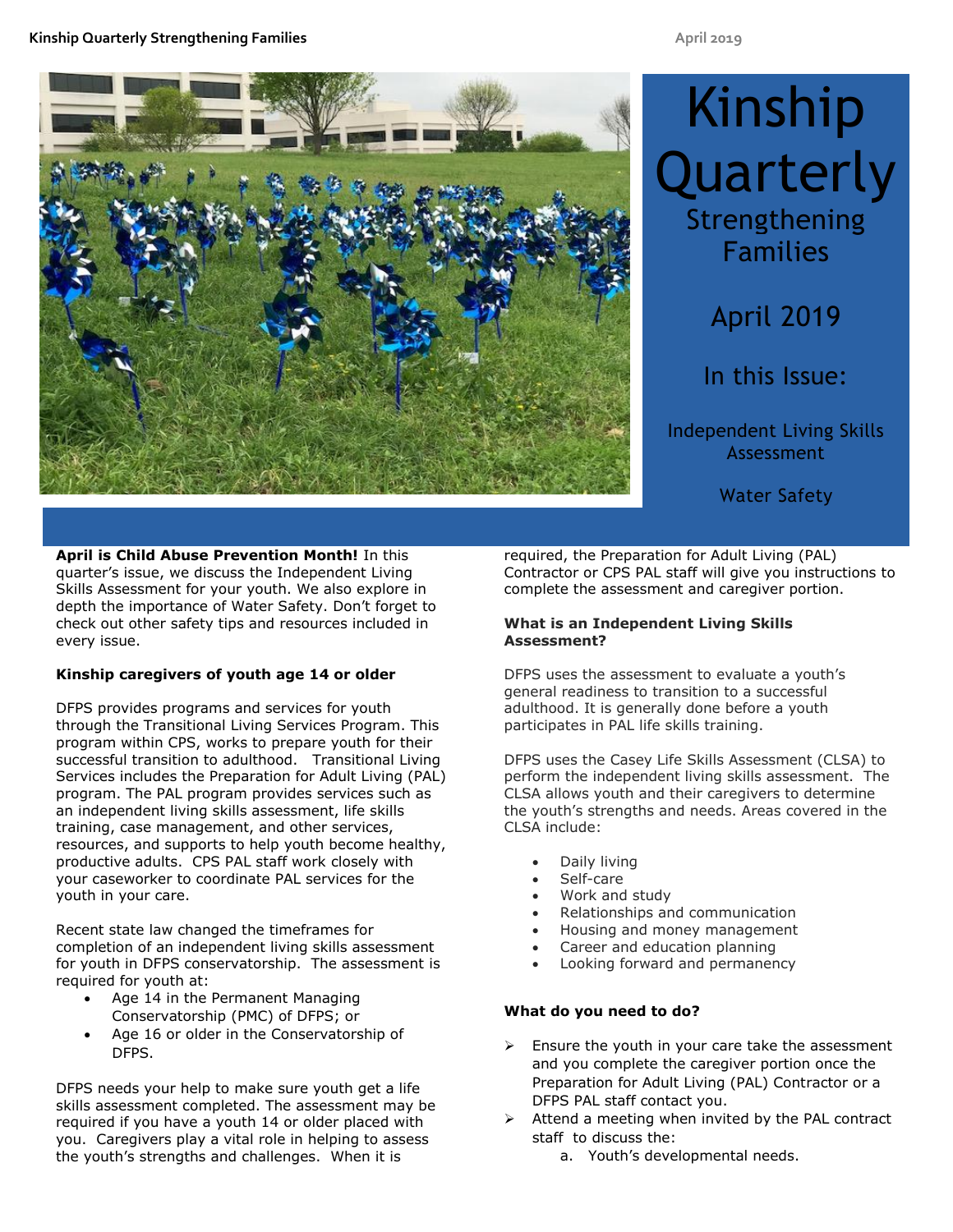- b. Comparison of the youth and caregiver scores, strengths, and areas for improvement.
- $\triangleright$  Use assessment results to plan activities for real life learning experience so the youth can learn from practicing these skills. Examples include, but not limited to grocery shopping, cooking, etc.
- $\triangleright$  Participate in an annual review of life skills learned through the youth's plan of service. The original assessment will be reviewed along with youth's progress and continued needs.
- $\triangleright$  Ensure youth participate in PAL life skills training and other services.

#### **If you have questions, please contact:**

1) CPS PAL Program Specialist Alma Aranda at (512) 438-2350 or by email at [alma.aranda2@dfps.state.tx.us](mailto:alma.aranda2@dfps.state.tx.us) or 2) Regional PAL staff [https://www.dfps.state.tx.us/Child\\_Protection/Youth\\_a](https://www.dfps.state.tx.us/Child_Protection/Youth_and_Young_Adults/Preparation_For_Adult_Living/PAL_coordinators.asp) nd Young Adults/Preparation For Adult Living/PAL c [oordinators.asp](https://www.dfps.state.tx.us/Child_Protection/Youth_and_Young_Adults/Preparation_For_Adult_Living/PAL_coordinators.asp)

# EARLY CHILDHOOD INTERVENTION

## **Specialized Skills Training**



Specialized Skills Training (SST) is a service offered exclusively by Health and Human Services, Early Childhood Intervention (ECI) programs. SST is designed to help parents and other caregivers identify strategies to promote their child's development, especially cognitive and social skills, through common daily activities in settings where the child and family typically spend time. This is because there is no richer learning environment than an infant and toddler's home and no better teachers than parents, extended family, and siblings.

Research demonstrates that the brain is the most malleable or "plastic" during the infant and toddler years. Because of this, every interaction and every environment the child experiences is an opportunity for growth and development. SST helps parents identify opportunities for enriching interactions to enhance learning.

Cognitive development begins in infancy. For example, an infant kicks a mobile because he/she naturally kicks out the legs. The mobile moves and perhaps makes sounds. He/she sees something happen that has captured his/her interest. The infant may first observe, but after several repetitions, he/she understands that the action causes the mobile to move. This early learning of cause and effect is a building block for more complex tasks. In addition, family members share in his excitement about what happens when the infant kicks the mobile. The baby enjoys this interaction and attention, and wants to repeat it. Positive early experiences that support cognitive development contribute to traits that support life-long learning, such as curiosity and persistence.

The SST service is provided by an Early Intervention Specialist (EIS). The EIS is credentialed by the Health and Human Services Commission ECI program. An EIS is a credentialed specialist in:

- Infant and toddler development, both typical and atypical patterns
- Early childhood cognition, motivation and learning
- Typical infant and toddler behavior and challenging behaviors (biting, tantrums, picky eating, sleep issues)
- Infant and toddler social interactions
- How developmental areas are interconnected

Children with delays and disabilities often need assistance to enhance their development. Through SST, the EIS teaches parents to support the child's cognitive development by introducing strategies into everyday activities that promote cause and effect, attention and adjusting to changed demands.

What does this look like? For example, when a child is having problems with transitions, the EIS may suggest a timer or song to "cue" the child to anticipate there will be a change from one activity to another. The EIS supports the family as they implement this strategy for transition and also asks for feedback about how it is working. Sometimes this means that the EIS and family must try several strategies to find the right fit for the child and family.

There is a strong link between the development of cognitive functions and social and emotional development in young children. One of the key points about brain development is that a positive relationship with primary caregivers is essential. The focus of all early intervention services is to create positive working relationships with families that will support the parent and child relationship and promote development across domains.

For more information, please visit the HHS, ECI [website.](https://hhs.texas.gov/services/disability/early-childhood-intervention-services)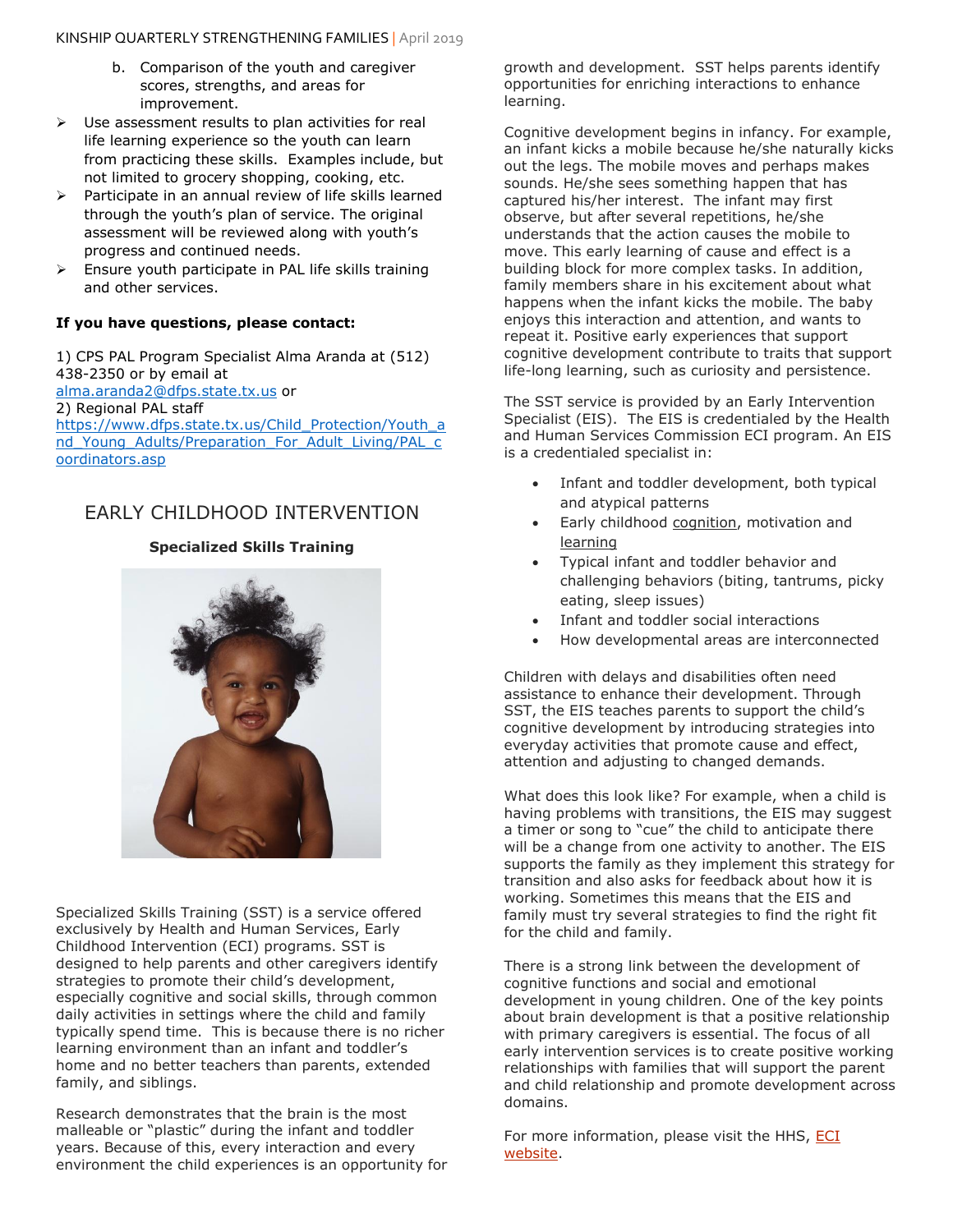# **Water Safety Tips**



Summer is on its way and children will soon be clamoring to cool off while splashing in a kiddie pool or heading to a swimming pool or the beach, but playing in and around water comes with risks. Drowning is a major worldwide cause of death and injury in children; every year in the United States approximately 4,000 people do not survive drownings and of those one fifth, or about 800, are children under the age of fourteen.

We often assume drowning occurs like we've seen on TV, with the victim involved in a long period of splashing, frantically waving their arms and calling for help, but children often drown quickly and silently. Colin Holst is one such youngster, a four year old boy in Texas who drowned in just such a way, at a swimming pool on a beautiful summer day surrounded by people who loved him, but who briefly and tragically lost sight of him while he played with other children in a pool; drowning can occur in less than one minute. After his death, Colin's family established the water safety education organization, Colin's Hope: [http://www.colinshope.org/.](http://www.colinshope.org/)

Following are a few simple water safety tips which could have prevented the majority of these tragedies, avoiding the heartbreaking grief shared by thousands of Texas families following the loss of a child due to drowning.

- Children have drowned in as little as two inches of water. NEVER leave young children unsupervised in or around any container or body of water, including bathtubs, buckets, toilets, aquariums, pools and ponds. Drain buckets, kiddie pools, and baths when finished. Drownings can happen in even tiny amounts of water.
- Ensure small children cannot let themselves out of the house and don't have access to any container or body of water. Childhood drownings often occur when a child is left alone, even for a few seconds. Many children who drown in pools were last seen inside the home, had been out of sight less than five minutes, and were in the care of one or both parents, with or without other adults present at the time.
- Children often drown with adults or other swimmers nearby who either aren't closely supervising them, or don't understand what to look for. Many caregivers expect children to splash and show obvious signs of distress when they are having trouble in the water. However, drowning victims, especially children, are rarely able to call for help or wave their arms, and usually drown silently.
- Water wings, inner tube like floatation devices worn by many toddlers to help them stay afloat are NOT approved water safety devices; they can easily deflate or be slipped off, and children should NEVER be left alone with these or other floatation devices to keep them safe.
- Find age-appropriate swim lessons for your child, and make sure children can swim and float; many classes are offered at local municipal swimming pools or the YMCA for relatively low cost. Learning to swim can be potentially life-saving for children and adults. Keep in mind that lessons do not make your child "drown-proof" and it's still extremely important for an adult to have eyes on every child during water play and swimming.
- Avoid using any alcohol while supervising children or prior to taking children swimming, splashing, boating, or water skiing. Alcohol influences balance, coordination, and judgment, and its effects are increased by exposure to sun and heat.
- Lifeguards aren't babysitters; always keep your eyes on your children, even when lifeguards are present.
- Learn to swim yourself; it's easier to save a drowning child if you are able to reach them in deep water.
- Don't let children play around drains and suction fittings.
- Don't underestimate the power of water; rivers and lakes as well as the ocean can have an undertow.
- Learn CPR (cardio-pulmonary resuscitation). In the time it takes for paramedics to arrive, CPR skills performed by a bystander could save your child's life.